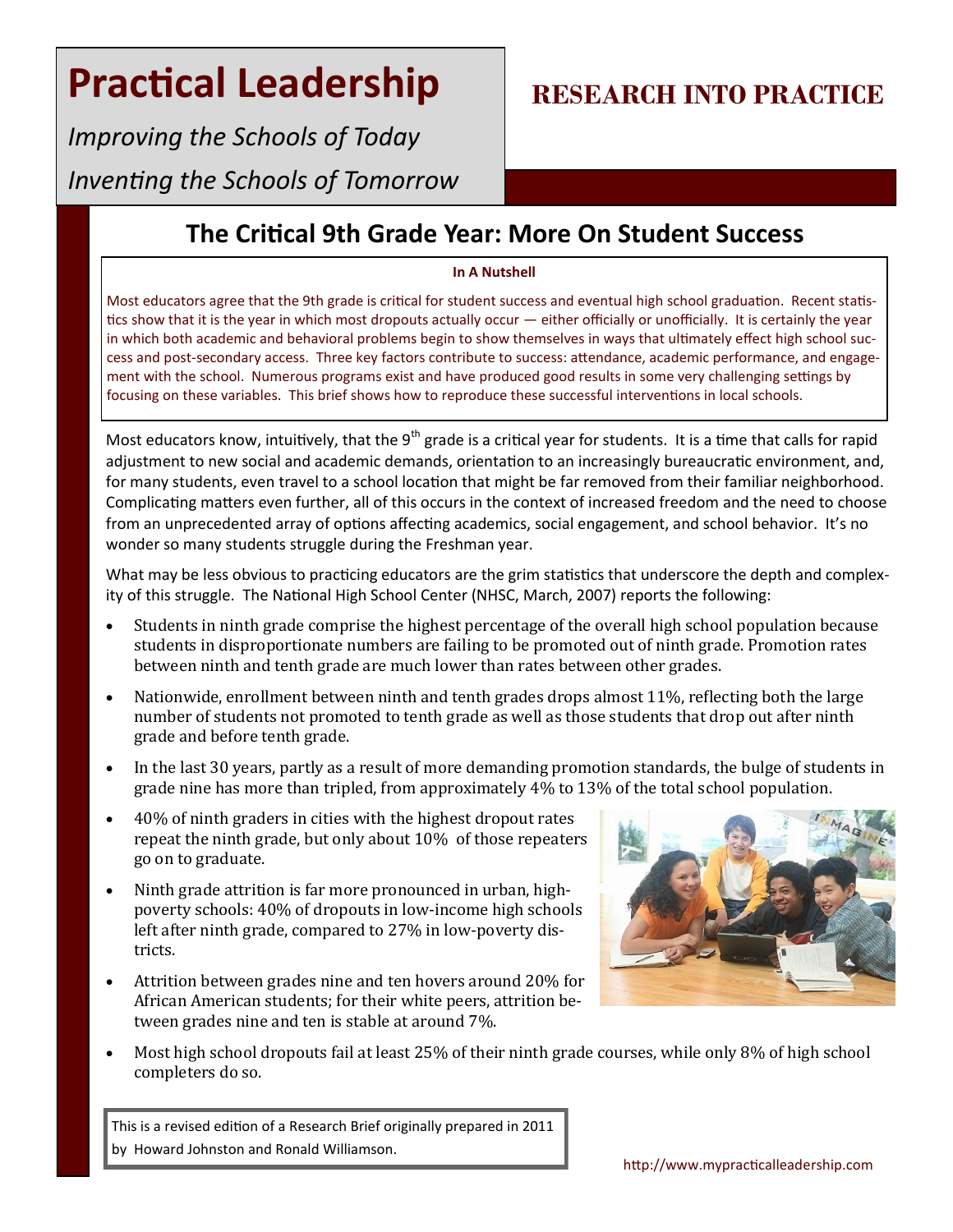*Improving the Schools of Today* 

*Inventing the Schools of Tomorrow*

### **RESEARCH INTO PRACTICE**

In fact, researchers (NHSC, 2007) are able to pinpoint fairly specific indicators that a student is likely to drop out from two simple calculations about 9<sup>th</sup> graders' performance. 'More than one semester "F" in core subjects and fewer than five full course credits by the end of freshman year are key indicators that a student is not on track to graduate. Low attendance during the first 30 days of the ninth grade year is a stronger indicator that a student will drop out than any other eighth grade predictor, including test scores, other academic achievement, and age.' (p. 1)

#### The High Cost of Grade Retention

Beyond the statistics reported above, a longitudinal study of Philadelphia high school students (Sadowski, 2004) found that a history of retention was a very strong predictor of dropping out. Three key findings from this study include:

- Among students who dropped out, 46 percent were in ninth grade and 33 percent in 10th grade. Although almost half the students who dropped out were ninth graders, it was not their first year in high school. The largest number of dropouts left during their third year, without ever having accumulated enough credits to make it into 10th grade.
- When students get past ninth grade, they are far less likely to drop out. Just 11 percent of students who made it to 10th grade were listed as dropouts and 20 percent as possible dropouts. Most students who reached 11th grade graduated from high school.
- High-school transition programs may be essential for at-risk ninth-grade students. Such programs include summer bridge programs to help prepare rising ninth graders for the demands of high school. Within a regular high school, a self-contained program that has its own space and faculty and intensive coaching for students who fall behind can help at-risk students succeed.

In a major study in a large urban district by Neild, Stoner-Eby, and Furstenberg (2008), the pattern described in earlier research played out in very concrete terms: "60% of those who dropped out within 6 years of starting high school had not been promoted after their 1st year, compared to just 8% of those who graduated. Among those who spent more



than 1 year as ninth graders, only 20% completed high school in 6 years." (p. 543)

In short, retaining a student in the ninth grade is a virtual guarantee that he or she will become a dropout.

#### Good News and Not-so-good News

The good news is that a lot of the forces that contribute to ninth grade failure and dropping out are school-based and can be modified. The bad news is that a lot of the forces are school based and haven't been changed in many years.

Neild and her colleagues say that "The high rates of course failure among urban freshmen are the consequence of a mismatch between students' academic and social skills, on the one hand, and, on the other, the organization, practices, and demands of many of the large high schools they attend." (p. 543). After reviewing the literature, they list some of those mismatches in very clear terms: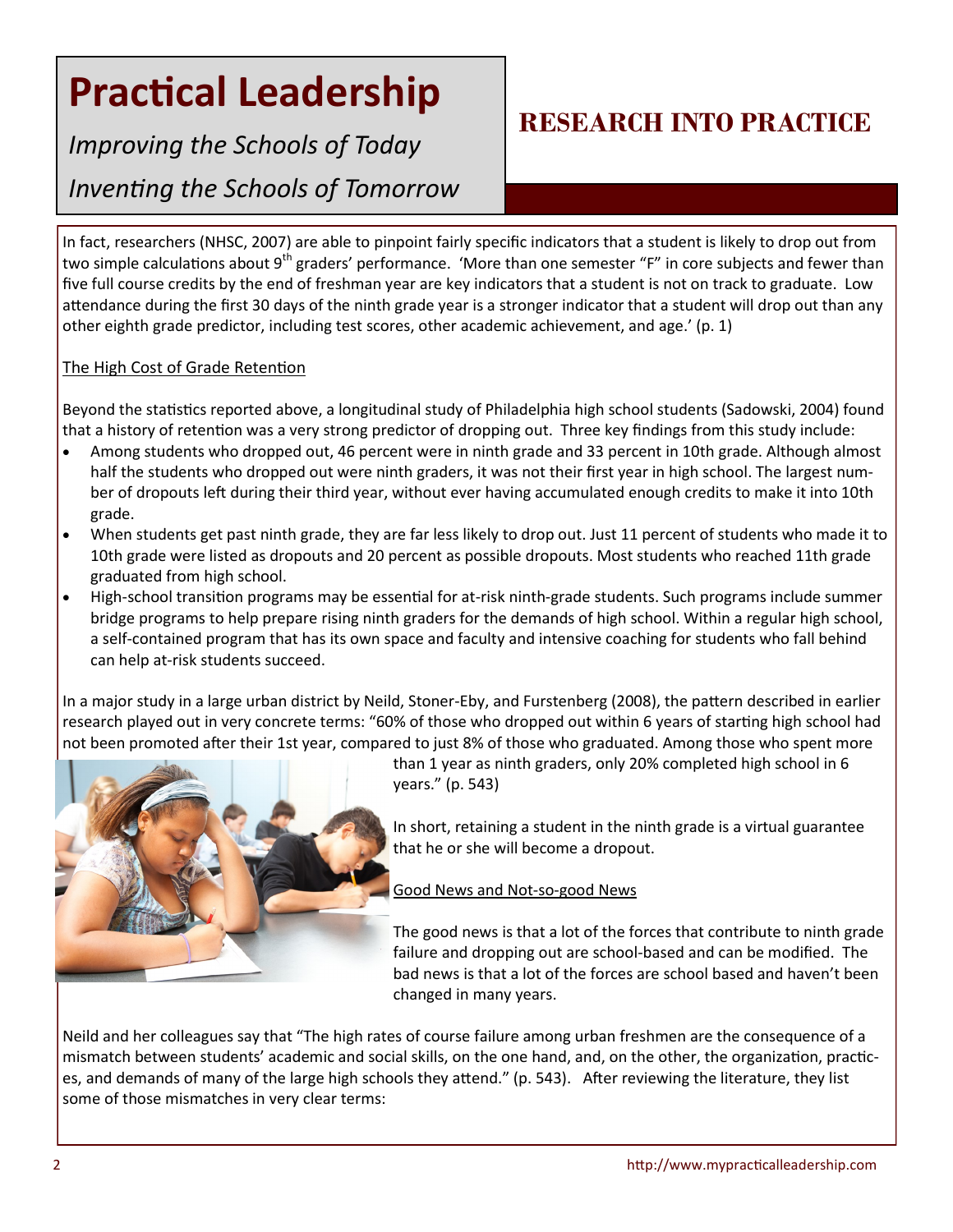## *Improving the Schools of Today*

### *Inventing the Schools of Tomorrow*

- The majority of ninth graders at nonselective urban high schools enter with academic skills several years below grade level. Their secondary-certified teachers are ill-prepared to teach basic literacy and numeracy—having been trained to teach algebra and literature—and many lack the materials, inclination, or both to work with ninth graders on basic skills.
- Because teacher status systems within schools work to relegate the least desirable teaching assignments to the newest faculty, ninth-grade teachers are more likely to be uncertified, new to teaching, and/or new to the school than those teaching upper-grades students.
- Freshmen often do not understand that they must earn credits for promotion, and by the time they do learn about graduation requirements, opportunities to pass their courses may have been long gone.
- The turbulence that often characterizes the beginning of the school year in urban high schools—overcrowded
- classrooms, insufficient textbooks, incomplete rosters, schedule changes, and a revolving door of teachers -- increases the likelihood that ninth graders will fail courses. The school disorganization at the beginning of the year may contribute to the high rate of absenteeism in the first few weeks of school.
- High schools typically allow students greater independence than middle schools, but this freedom sometimes works to the detriment of freshman academic success. Large high schools provide abundant opportunities for skipping class to roam school hallways and hang out with friends. There are strong pressures on students to find their place in a new social system, particularly when a number of schools "feed" into a single high school.



Based on their analysis of hundreds of students over several years, Neild and her colleagues conclude that the first year of high school is absolutely critical for success – contributing as much to the decision to drop out of school as the other issues and background problems kids bring to the high school *combined.* Their key findings are presented below:

- The academic difficulty that students experience in ninth grade is not simply a reflection of what students bring with them when they enter high school. Rather, the experience of the ninth-grade year contributes substantially to the probability of dropping out, even when the researchers controlled for demographic and family background characteristics, previous school performance, and pre–high school attitudes and ambitions.
- Although dropping out indeed may be the culmination of a process with roots in students' earliest educational experiences, there are specific points in students' educational careers where degree completion hangs in the balance and educational trajectories are reshaped. Difficulty in navigating these treacherous waters, substantially increases the probability of leaving high school without ever finishing.
- Decreasing the dropout rate, at least among urban students, will require paying attention to the critical high school transition year. Put more strongly, the inner-city dropout epidemic cannot be ameliorated unless high schools organize themselves to help students through the transition to high school.

Despite evidence that specific practices can bring about incremental improvements in  $9^{th}$  grade graduation rates, their overall recommendation is very sobering:

## **RESEARCH INTO PRACTICE**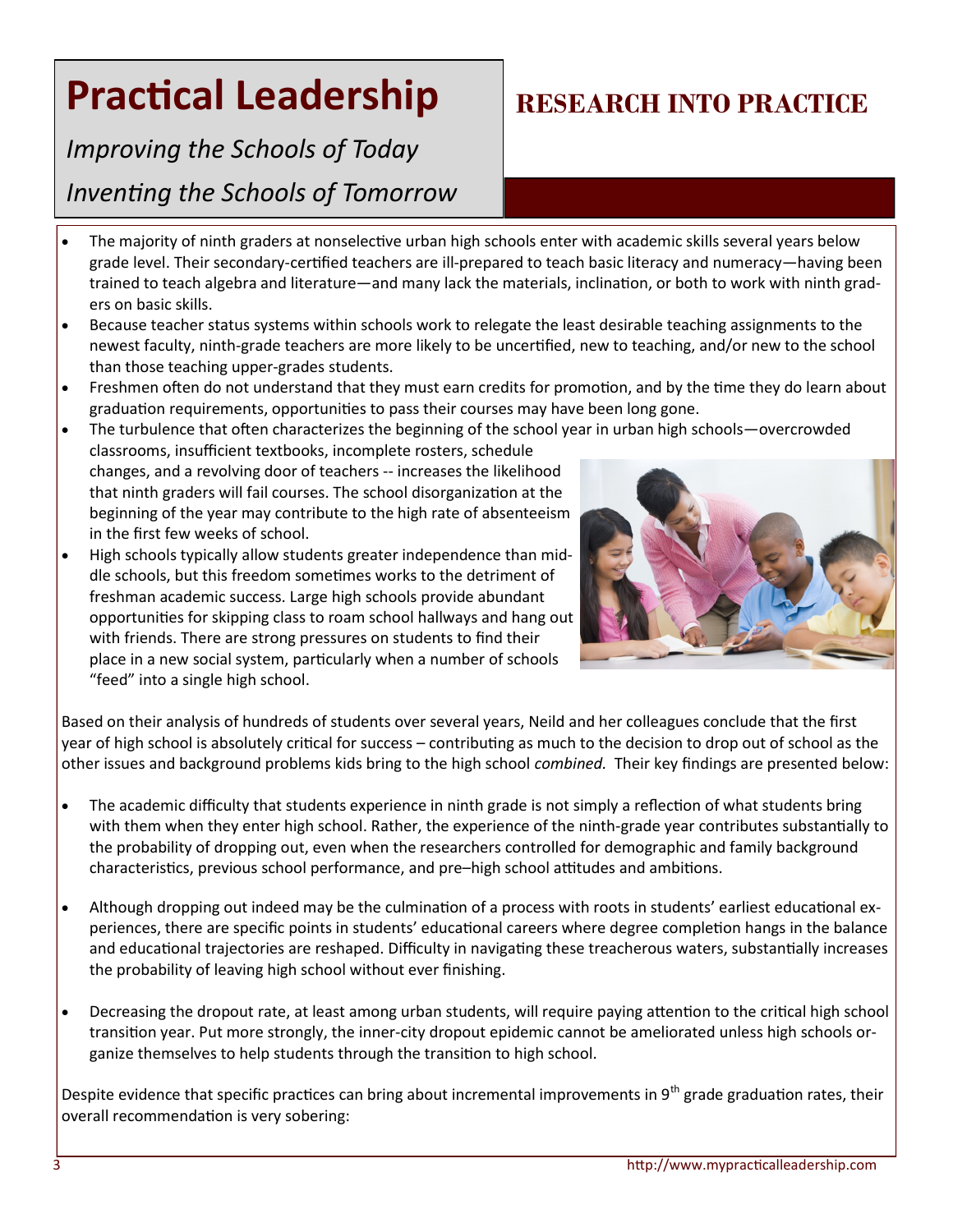*Improving the Schools of Today Inventing the Schools of Tomorrow*

## **RESEARCH INTO PRACTICE**

[T]urning around ninth-grade student outcomes to even a moderate extent is an enormous undertaking. A dropout prevention class here, a mentor there, a new math curriculum, rewards for attendance or good grades, a new discipline policy—none of these piecemeal solutions are likely to have an appreciable impact on educational outcomes for urban students who are vulnerable to academic failure. The issue is too complex, the problems of traditional high school organization too interlinked.

Instead, we will need to think of quite radical solutions. In fact, substantially affecting ninth-grade failure, and the associated dropout rate, may require doing away with the high school transition entirely or else allowing students to make a transition to a high school that is much smaller than the typical urban neighborhood high school. In this era of increased interest in experimenting with nontraditional school structures, perhaps students should have more options to remain in the same school from K-12 or to attend small, flexibly operated schools where "being known" is taken for granted.

#### What Can Be Done?

It's not enough to admonish schools to create "a personalized environment" and engage students in a "rigorous, authentic curriculum" in a "collaborative climate that supports learning for everyone." Principals get it. They have to change things in their schools. The question is "how."

The Texas Education Agency (TEA) has identified several categories of intervention that help schools organize a comprehensive effort to improve school completion – especially among poor, minority and limited English proficient students. These are:

- Data systems identify struggling students who need early interventions.
- Learning environments are challenging and personalized for each student.
- Mentors are used for role models and advocates for students.
- Students who are behind in school receive academic support .

A full discussion of these strategies, with links to helpful resources for other schools, can be found on the TEA website listed in the Resources section of this brief.

Gene Bottoms (2008) summarizes the key features of programs that distinguish schools with high 9<sup>th</sup> grade success rates from those that have more failures and dropouts.

- Work with middle grades schools to orient students to high school life.
- Provide a summer bridge program for students.
- Establish a ninth-grade academy in which at-risk students take double periods of English and mathematics.
- Enroll students in career exploratory courses.
- Participate in a teacher-adviser program to help students receive extra help and set career and educational goals.

His very comprehensive, readable and succinct report can be accessed in the Resources section of this brief.

Despite calls for large-scale revolutionary change in the ways high schools operate, the process can be made much less daunting by revolutionizing the *experience of individual students* in order to promote their success. Corinne Herlihy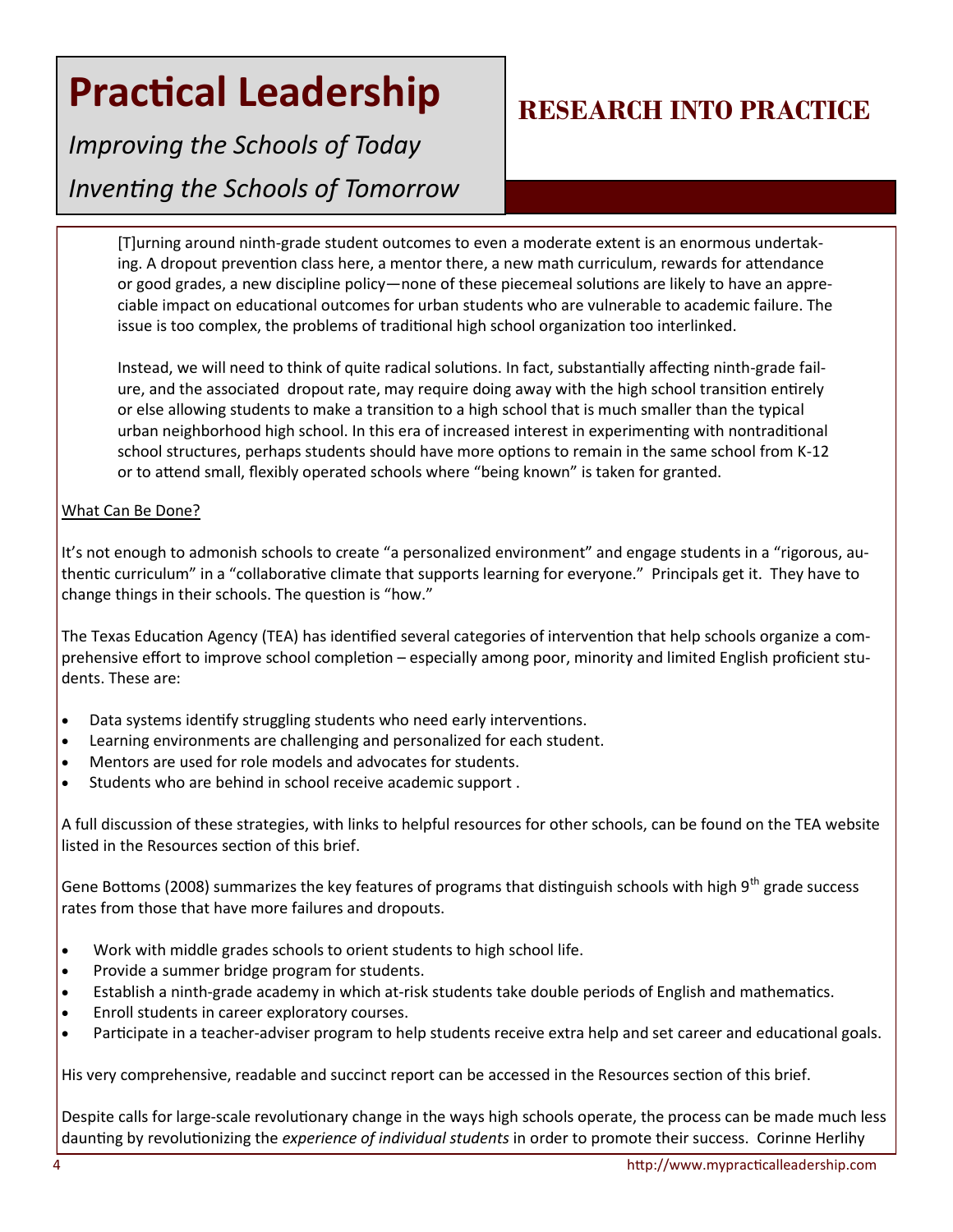# *Improving the Schools of Today*

*Inventing the Schools of Tomorrow*

## **RESEARCH INTO PRACTICE**

summarizes a large body of literature on high school reform initiatives – and the Talent Development model in particular – to identify key variables associated with improved performance for  $9<sup>th</sup>$  graders. She says that "supporting a smooth transition to high school requires allowing struggling students to catch up while also ensuring they are challenged and engaged in learning." That's a tall order, especially for kids who have a long history of school detachment and failure. But practices and structural changes are possible and can often be achieved through strong leadership. Herlihy's work suggests:

- small learning communities for ninth graders, teamed students and teachers, and built in time for teachers to work together.
- ongoing coaching for teachers and peer-to-peer assistance.
- intense instructional focus built around a clearly delineated curriculum
- extended block schedule to allow for maximum instructional time
- catch-up" courses designed to help students meet the demands of more rigorous high school work, specifically algebra and English
- professional development focused on improving daily instruction in concrete and specific terms.
- double-doses of math and English

A very engaging study by Kathleen Cushman asks rising 9<sup>th</sup> graders what they think they need to be successful in making the transition to high school. Their answers are both straightforward and insightful – a helpful asset for school leaders. Among their recommendations are these:

- *Connect us up regularly with high school students*. Getting advice and help from adults is helpful, but it's best when it comes from other kids who have had to make the adjustments.
- *Support us in developing skills and* strategies for *high school success.* These aren't just academic skills, but include opportunities for leadership, organizing a task or activity, and doing something important.
- *Help us make strong and mutually respectful connections with adults.* When students and their concerns are treated respectfully, they are much more likely to reciprocate with adults and one another. An adult mentor/advocate in the school can be a huge asset.
- *Provide bridge experiences in the summer after 8th grade.* Things a simple as helping 9<sup>th</sup> graders walk through their schedules the day before school officially opens or engaging them in social activities with other high school kids will help ease a lot of their concerns.

They also recommend these specific practices and structures:

*Create smaller learning communities for us. Group 9th graders together in one physical setting. Start our year with a 9th grade orientation period. Match us up with student mentors. Build advisory groups into our schedule. Design classroom activities to connect with us personally. Lengthen class periods to give us more time to learn. Establish fair classroom norms and enforce them consistently. Give us extra help, both in and out of class. Provide extra activities to help us succeed at things we care about.*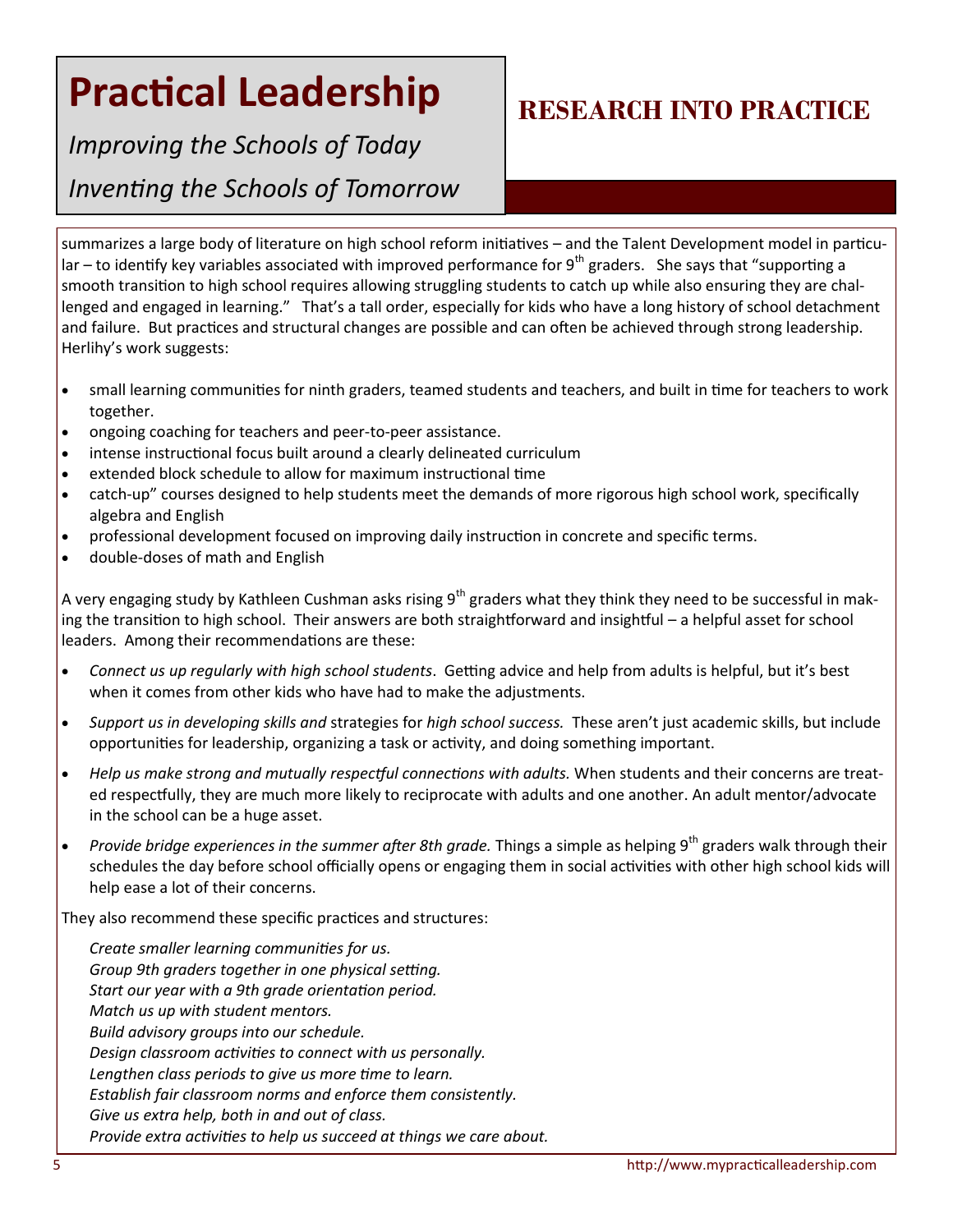## **Practical Leadership | RESEARCH INTO PRACTICE**

*Improving the Schools of Today Inventing the Schools of Tomorrow*

#### The Bottom Line

Engaging, personalized programs, and lots of adult support are the key ingredients for stemming the disturbing tide of 9th grade dropouts. Even with limited and ever-declining resources, many schools cited in this brief and described in the Resource section that follows have been able to achieve these critical conditions — not necessarily by adding new programs and operations, but by changing some of the things we have always done in schools.

#### **References and Resources**

 Bottoms, G. (2008). Redesigning the Ninth Grade: Redesigning the Ninth-Grade Experience: Reduce Failure, Improve Achievement and Increase High School Graduation Rates. High Schools that Work. Atlanta: Southern Regional Education Board. Retrieved August 11, 2013 from [http://publications.sreb.org/2008/08V06\\_9th](http://publications.sreb.org/2008/08V06_9th-grade_redesign.pdf)[grade\\_redesign.pdf](http://publications.sreb.org/2008/08V06_9th-grade_redesign.pdf)

If you are going to read only one publication on this topic, this is it. Gene Bottoms summarizes the research, uses it to make solid recommendations, and gives school-based examples of programs in practice. Comprehensive and succinct, this is perfect for starting the discussion of  $9<sup>th</sup>$  grade interventions with the entire faculty and school community.

 Herlihy, C. (May, 2007). Toward Ensuring a Smooth Transition Into High School. Issue Brief. National High School Center. Retrieved June 30, 2011 from [http://www.betterhighschools.org/pubs/documents/](http://www.betterhighschools.org/pubs/documents/NHSC_TowardEnsuring_051607.pdf) [NHSC\\_TowardEnsuring\\_051607.pdf](http://www.betterhighschools.org/pubs/documents/NHSC_TowardEnsuring_051607.pdf)

A thorough investigation of research-based, practical strategies for creating smooth transitions to high school and reducing the risk of dropping out in the critical first year.

 Heppen, J. and Therriault, S.B. (2009). Developing Early Warning Systems to Identify Potential High School Dropouts. Washington, DC: National High School Resource Center. Retrieved August 11, 2013 from [http://www.betterhighschools.org/pubs/](http://www.betterhighschools.org/pubs/ews_guide.asp) [ews\\_guide.asp.](http://www.betterhighschools.org/pubs/ews_guide.asp)

This excellent article lays out in detail how to create and manage an "early warning" system for dropout prevention. It includes easy-to-gather measures and indicators that are collected routinely by most schools as part of their normal data reporting requirements.

 Kennelly, L. and Monrad, M. (October, 2007). Approaches to Dropout Prevention: Heeding Early Warning Signs With Early Interventions. Report from National High School Center. Retrieved August 12, 2013 from:

Very comprehensive report and detailed recommendations for detecting early warning signs of dropping out and designing effective strategies and interventions to interrupt the cycle of failure and dropping out of school.

 Martin, N. and Halperin, S. (2006). Whatever it Takes: How Twelve Communities are Reconnecting Out-of-School Youth. Washington, DC: National Youth Policy Forum. Retrieved August 12, 2013 from [http://www.aypf.org/](http://www.aypf.org/publications/WhateverItTakes/WITfull.pdf) [publications/WhateverItTakes/WITfull.pdf.](http://www.aypf.org/publications/WhateverItTakes/WITfull.pdf)

This comprehensive report describes actual practices in 12 communities that have been successful in reducing the dropout rate, re-engaging kids with "one foot out of the door," and re-claiming kids who have already left school.